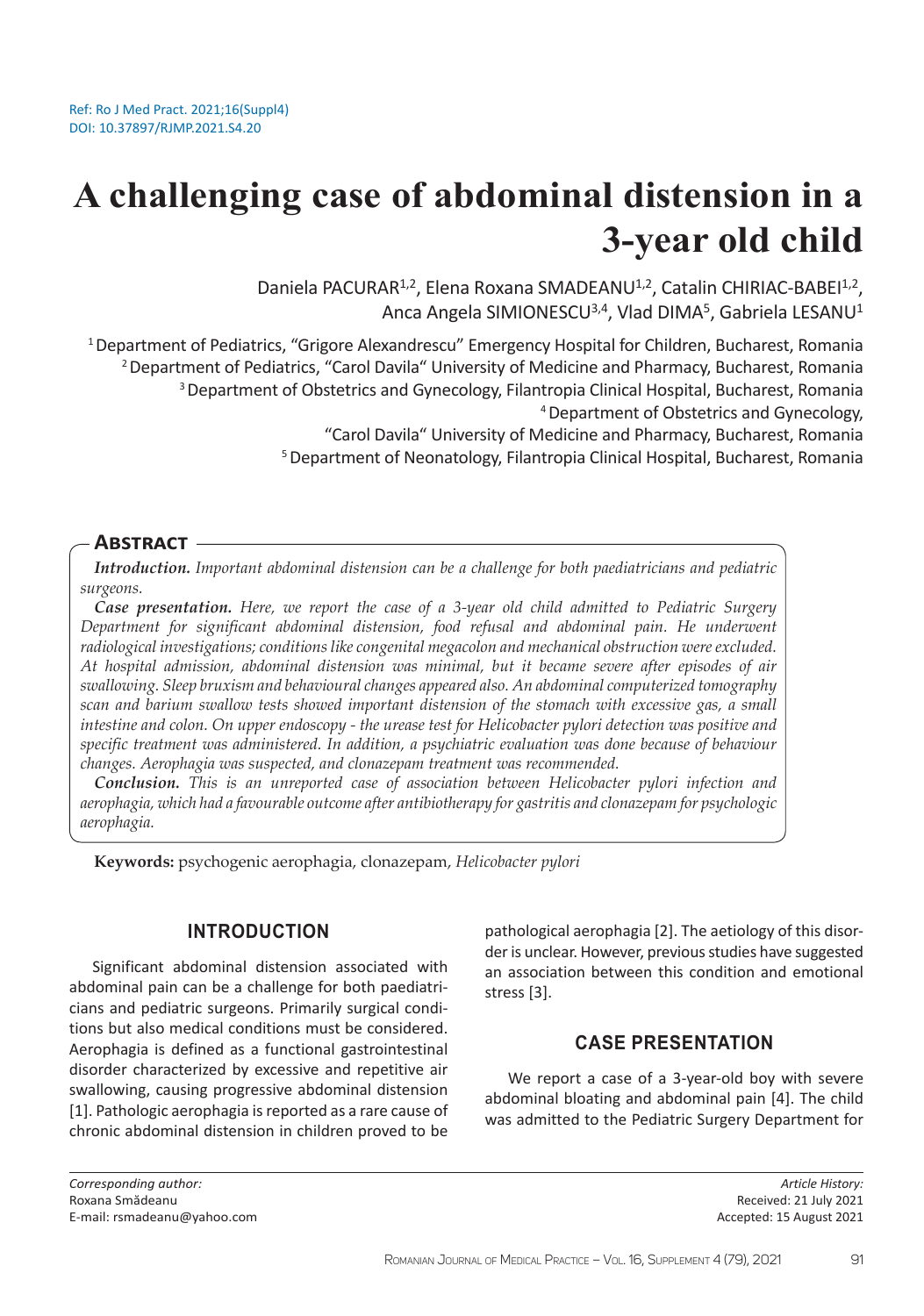significant abdominal painful distension, food refusal, and weight loss (about 2 kg) during the last 10 days. The symptoms gradually worsened the last days before his admission. Physical examination revealed a slightly malnourished and dehydrated boy, weighed 13 kg and heightened 95 cm (Z score BMI - 1.6 SD). His mother reported food refusal, abdominal pain and normal stools. The barium enema radiology examination showed dilated rectum, a long sigmoid with supplemental loops, increased calibre, and an increased calibre of the descending colon. Conditions like congenital megacolon and mechanical obstruction were excluded. He was transferred five days later to Gastroenterology Department. His mother recalled a similar episode two months before, less severe, with spontaneous complete resolution. Initially, iv fluids were administered, but considering the persistent food refusal and weight loss, parenteral nutrition was infused, followed five days later by well tolerated enteral nutrition (amino-acid based formula). Investigations needed to exclude celiac disease, thyroid function diseases, enteral infections and cow's milk allergy were performed and revealed normal results.

Barium swallow radiology examination showed excessive gas in the stomach and intestine (Figure 1A,B). Abdominal computerized tomography (CT) showed: distended stomach with gases, small intestine and colon, without evidence of obstruction, otherwise normal.



*FIGURE 1A,B. Barium swallow radiology. Gaseous distension of the stomach, small intestine and colon, without evidence of obstruction*

Several audible repetitive movements of air swallowing were observed, but his mother denied previously similar episodes. However, she has raised awareness, and she was asked to record these specific episodes. The video was highly suggestive for aerophagia. Moreover, abdominal distension was minimal in the morning, but after the episodes of air swallowing, it became more severe with a maximum in the late evening, and excessive flatus overnight was reported.

Increased amounts of air were evacuated daily in the bag attached to the nasogastric tube. The diagnosis of aerophagia was obvious according to the Rome IV criteria [5].

The child's grandfather mentioned he had noticed the episodes of air swallowing three months ahead, right after the child attended kindergarten.

However, an upper endoscopy was considered necessary to rule out a possible anomaly of the upper digestive tract, considering the severity of the symptoms. There were no structural abnormalities. The urease test for *Helicobacter pylori* detection was positive. A course of amoxicillin, metronidazole and esomeprazole was initiated.

Behavioural changes have been noticed  $-$  he was apathetic, irritable, with decreased cooperation associated with sleep bruxism. Neurological examination was normal. Considering the aerophagia and the behaviour changes, a psychiatric evaluation was performed, and treatment with an initially low dose of oral clonazepam was started.

Rapid improvement of symptomatology was occurred, and the nasogastric tube was removed. The appetite was progressively improved initially for liquids and then for solids. After hospital discharge home, rare episodes of aerophagia were reported, and clonazepam administration was continued. One year after the diagnosis, the child occasionally presents aerophagia, and normal behavioural development were noted.

### **DISCUSSION**

The true prevalence of aerophagia is still unknown. A recent study indicates that aerophagia and functional constipation were the most frequent functional gastrointestinal disorders in children from low socio economic status [6]. A study of the Mediterranean-European Area Project has calculated that functional constipation, aerophagia, abdominal migraine, and irritable bowel syndrome are the most common functional gastrointestinal disorders in children and adolescents in the Mediterranean region [7]. In Greece, the prevalence of aerophagia was 3.5% [8].

If the survey is carried out on a selected group of children, for example, children presenting as outpatients in a Gastroenterology Department, aerophagia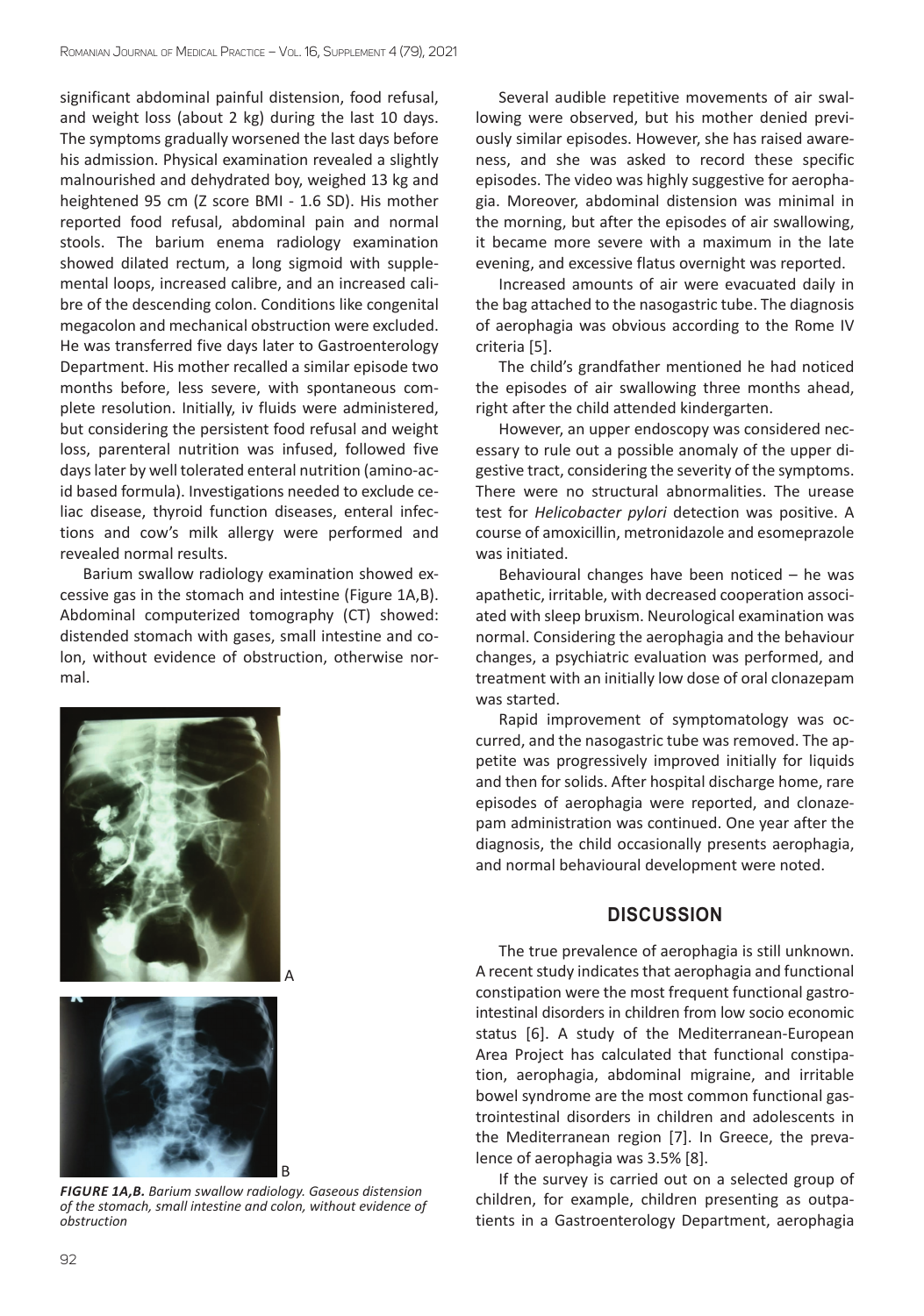had a significantly higher incidence of 7% [9]. However, other studies indicate a lower prevalence of only 0.7% [8].

The aetiology of aerophagia is unclear. This functional disorder is more frequent and has more severe manifestations in subjects with intellectual disabilities [10,11]. Many authors demonstrated an association between aerophagia and emotional stress in children. Acute stress situations like school entrance, the birth of siblings, divorce of parents, hospital admission may represent the trigger for pathological aerophagia in children without any previous psychiatric disorders. In these cases, this condition tends to disappear as the stressful situation resolves [3,10]. The patient has a normal neurological development in this case, but the disorder was triggered by an acutely stressful event (suggested afterwards by the child's grandfather).

Patients with pathological aerophagia usually present to the doctor reporting severe persistent abdominal distension, which is typically minimal in the morning (because of the disappearance of involuntary cricopharyngeal sphincter openings during sleep, absorption of gas during the night and flatulence) and most severe at late evening. Associated abdominal pain is frequent, and belching or burping are also common. Characteristic for this condition are audible air swallowing sounds [10,12].

The diagnosis of aerophagia is often delayed [12,13]; because the clinical picture mimics perfectly other conditions, and on the other hand, the parents do not recognize, or they do not accept that their child in swallowing excessive amounts of air. If a physician does not notice these episodes, the parents are explained by what this functional disorder consists of, recommending the recording of such episodes, the video is helpful for the proper diagnosis.

More authors report the benefits of clonazepam treatment [14,15]. Hwang suggested that pathologic aerophagia is determined by reflex-induced swallowing due to unknown environmental factors with paroxysmal openings of the upper oesophagal sphincter, followed by air swallows. Benzodiazepines may reduce reflex-induced paroxysmal openings. He administered clonazepam in children diagnosed with pathologic aerophagia and psychological stresses, and remission was reported in 66.7% of his patients [14].

Usually, aerophagia is a benign disorder probably because even if excessive air swallowing is present, most of this amount is evacuated by mouth or anus. However, in children with a concomitant disorder like constipation, the diagnosis of aerophagia is often delayed; the constipation hinders the flatus and consecutively worsens the symptoms [16].

Disabled children are often submitted to fundoplication resulting impossibility of belching. If constipation (frequently encountered in such patients) is added to the clinical picture, the symptoms worsen even more. Thus, complications like colon perforation [17] and volvulus [18] are being reported in mentally impaired children with aerophagia. The severity of the clinical picture may be determined by the association with a condition that acts synergistically with the mechanisms responsible for the occurrence of aerophagia.

We believe that in our patient the symptoms of the aerophagia installed a few months before were worsened by the association to the *H. pylori* infection. Otherwise, after the initiation of specific *H. pylori* treatment, before clonazepam was prescribed, consistent improvement of the symptoms was observed.

The relationship between functional gastrointestinal disorders and *H. pylori* infection is still debated. Recently, Jaime et al. found no relationship between the presence of *H. pylori* and functional gastrointestinal disorders in children from low socio-economic status [6].

*H. pylori* infection could increase gastrointestinal hormone secretion such as somatostatin and cholecystokinin and could increase the release of leukotrienes, or nitric oxide, resulting in gastrointestinal smooth muscle relaxation and delayed gastric emptying [19].

The physiopathological alterations induced by the *H. pylori* infection are proved to deteriorate the clinical picture of other conditions further; for example, it was shown that in patients with celiac disease, abdominal distension was more common in children with *H. pylori* gastritis [20].

## **CONCLUSIONS**

To our knowledge, this is the first reported case of association between *H. pylori* infection and aerophagia which had a good evolution under specific *H. pylori* treatment and clonazepam. Aerophagia is usually a benign entity, but it can manifest as a severe disorder if it is associated with an organic or other functional gastrointestinal disorder.

## **Acknowledgement**

This case was presented as a poster presentation at the 8th Europaediatrics Congress jointly held with, The 13th National Congress of Romanian Pediatrics Society, 7-10 June 2017.

> *Conflict of interest:* none declared *Financial support:* none declared